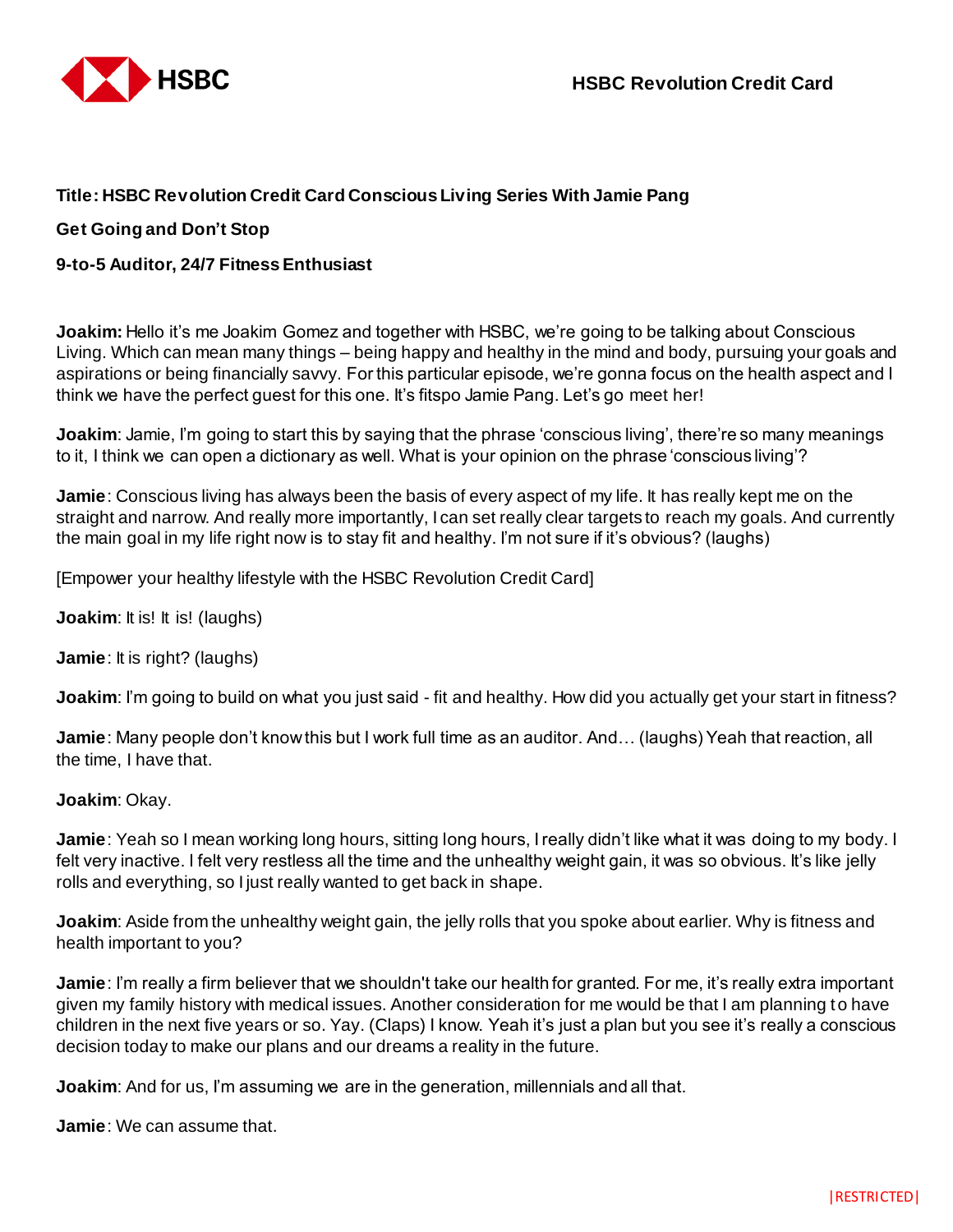**Joakim**: We more or less have found full time jobs, we're working right now and I mean I love running but after a really long day at work I get mentally drained, physically drained and I go like, do I really still want to run? So where do you actually find the motivation for that?

**Jamie**: You're not gonna like what you hear but start in the morning.

**Joakim**: *Eh* how to wake up? Okay, never mind.

**Joakim**: So Jamie, for some people they think that having a fitness lifestyle is very expensive. You got to, you know, get gym classes, gym wear, sport shoes, technology, eat clean, do you agree with that?

**Jamie**: To be honest, I feel that fitness doesn't have to be an expensive affair. For myself, I buy really simple gear and home workout material, like for example, equipment or little dumbbells. For you, you like running right? So I guess all you have to do is to invest in a really good pair of shoes. If you are really looking to not spend a single cent, I guess there's a lot of free workout videos on the internet. They are really useful.

[Enjoy up to 10X Rewards on health and wellness with HSBC Revolution Credit Card]

**Joakim**: If for example someone is watching you for the very first time and they are going, okay I want to actually get started in this routine, what is your best advice for them?

**Jamie**: No one can help you except yourself. The biggest thing is to get started and once you get going, you can't stop, you really can't stop. I guess you can start small, you can start slow but you just have to get started.

**Joakim**: And if you're watching this, you might be going, *aiyah* these two millennials talking so much about fitness, do they actually walk the talk? Trust me you will see it in a while. And for me, what inspires me is, I love my dad but I think he might kill me for saying this publicly, but whenever I see him and his big belly and I go, look when I'm 60, I don't want that belly for me so I do want to take care of myself and also look good hopefully when I'm at that age.

**Jamie**: I'm sure you will.

**Joakim**: Oh, compliment from Jamie Pang! One final question before I actually get put through a *bo pang chance* routine from Jamie - what do you wish to see different in our community here in Singapore?

**Jamie**: I would really like to see everyone in general to really, take charge of their future. And by saying that I mean, by having a plan and putting it to immediate action because that's what really what conscious living is about. You could really start with something really simple like just taking the stairs instead of the lift. Because what you do today really impacts what you have tomorrow. And that's really the biggest mind set change that I would like to see in people these days.

**Joakim**: If you do follow Jamie on Instagram you would know she has this movement – the #bopangchance movement. It was started by, or rather the name was suggested by one of your followers. Tell us more about that.

**Jamie:** It was just a way of publicly committing myself to a fitness challenge with my followers. I just told them, "You know what? I'm going to start 30 days. Are you guys going to join me or not?" And they were like, "Yeah! But what's the hashtag?" And I was like, "We need a hashtag?" But I don't have a hashtag. So I just opened up a Q&A and said, "Guys, throw me your best ones." This was the best one. Obviously.

**Joakim**: Very punny, I like it. Very memorable as well. Alright, I'm pretty sure our friends at HSBC planned this. So, go easy on me Jamie.